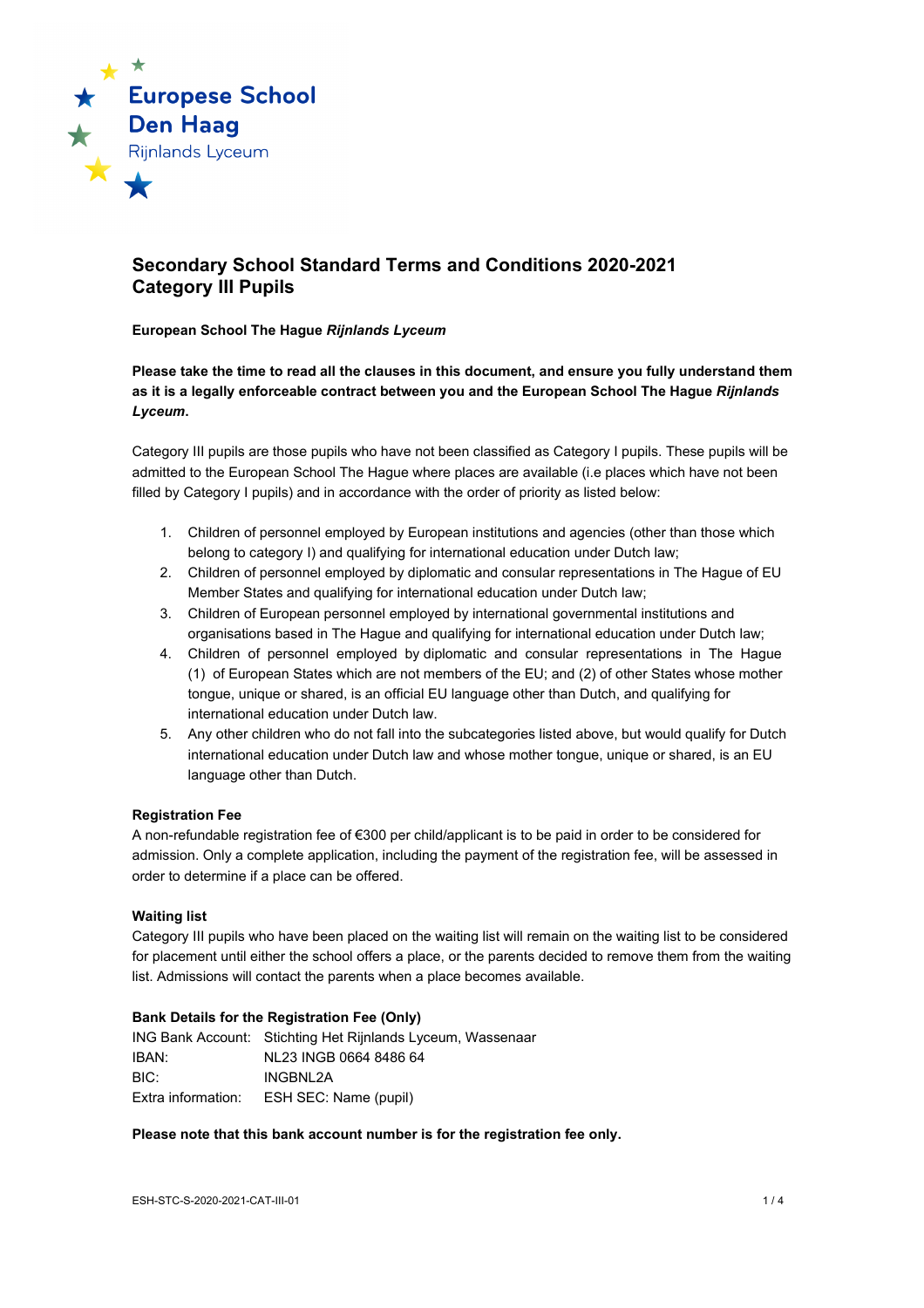

## **Education Support Policy**

For pupils with any type of educational or behavioural difficulty, parents will need to provide complete documentation of their child's academic history, psychological/educational evaluations, and details of extra academic/specialist support they have had or are currently receiving. The school reserves the right to contact previous schools or professionals involved with the pupil in order to provide details relevant to his/her education and well-being. Once the application information is complete, the directorate will assess the application and decide if the school can accommodate the pupil.

The School will do whatever possible to meet a pupil's special educational needs (for example dyslexia and dyscalculia), however situations might occur in which it will be impossible for the school to offer education that meets the needs of a pupil or to avoid situations in which it would be detrimental to the learning environment of other children. In those situations other solutions must be found, either outside the European school or within the school with the support of an external specialist, which could lead to financial consequences for parents.

#### **Annual School Fees**

The European School The Hague (ESH) is a partially-subsidised European School (Type II Accredited European School). As the subsidies received from the Dutch government for ESH represent only a part of the costs needed to run the school, ESH charges school fees.

The school fee is set yearly by the Rijnlands foundation. The amount of the school fee is equal to the EU contribution per EU staff pupil as laid down in the Commission Decision education allowance decided by the European Commission *01-08-2013 C (2013) 4886 final.*

# **Secondary School Fees 2020-2021 €10.218,00**

These fees are payable in return for education provided at The European School The Hague as specified in the annual School Guide.

**Please note the above mentioned amounts do not include daily bus transport, canteen lunches, school activities, residential trips or the rent of lockers.**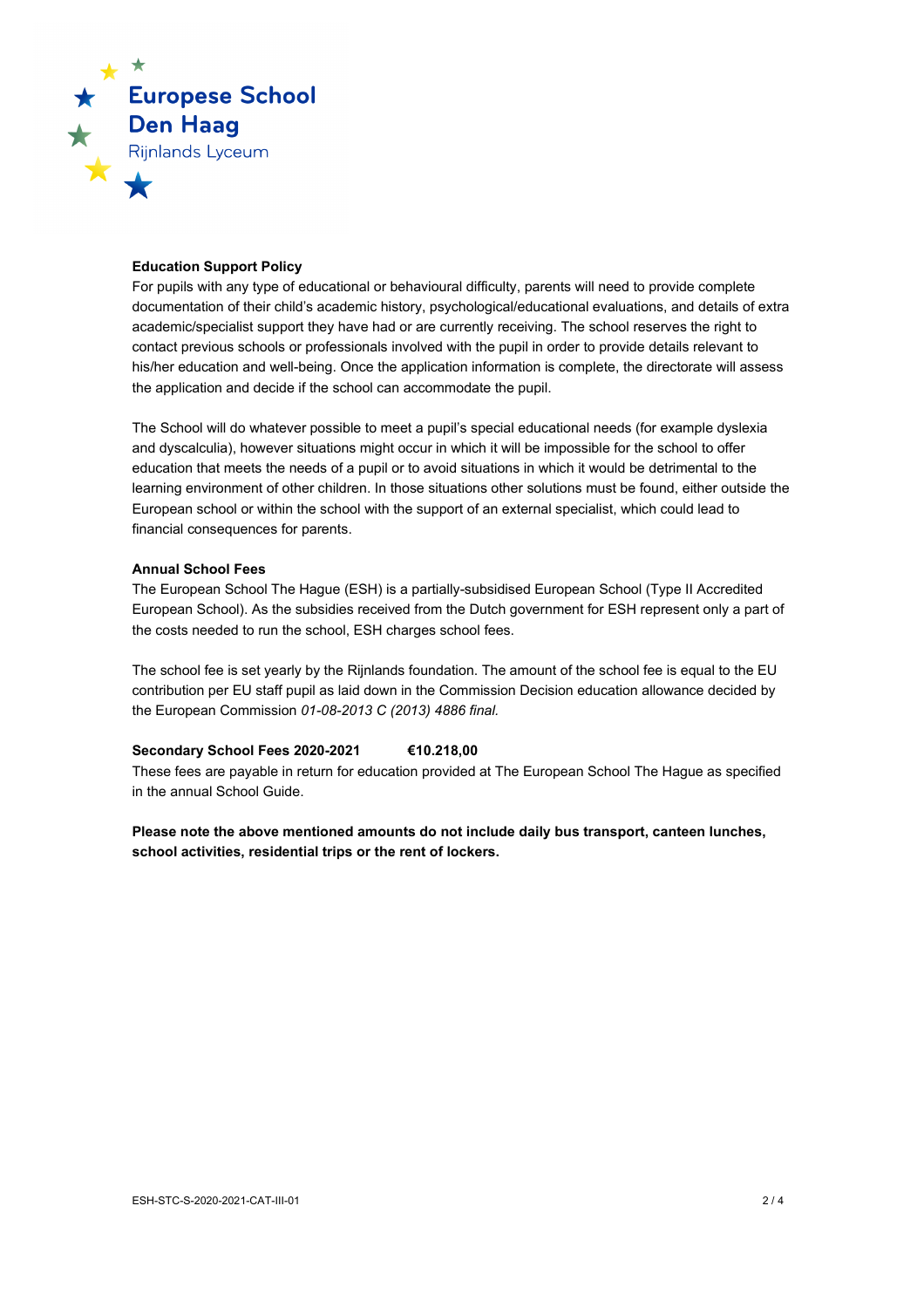

**Payment Options** – to be selected upon receipt of the invoice via Wis-Collect (online payment system)

- 1. One payment after receipt of an invoice: to be paid within 30 days of receipt.
- 2. Payment in instalments: this is offered in the form of 4 payments via iDEAL on approximately the  $30<sup>th</sup>$  of June 2020,  $30<sup>th</sup>$  of September 2020,  $30<sup>th</sup>$  of November 2020 and  $31<sup>st</sup>$  of January 2021 respectively. Each payment will represent 25% of the total amount for school fees.

#### **Bank Details**

| Name of Bank: ING Bank |                                                           |
|------------------------|-----------------------------------------------------------|
| IBAN:                  | NL85 INGB 0669461741                                      |
| BIC:                   | INGBNL2A                                                  |
|                        | In the name of: Stichting Het Rijnlands Lyceum, Wassenaar |

School fees must be paid in advance. Failure to pay the fees will result in legal proceedings against the debtor. Certificates, transcripts and diplomas will be withheld and the school will start an expulsion procedure, until debts are cleared. Any non-payment of fees will be placed in the hands of an official debt collector and all costs charged to the parent/guardian. Failure to pay fees from the previous academic year/years will result in an automatic refusal of a school place for subsequent years.

## **Withdrawal from School**

Formal notice of withdrawal needs to be provided at least 60 days in advance, by submitting a Withdrawal Form. This form can be downloaded from the school's website, or requested at the administration office. Failure to do so will result in fees continuing to be charged.

By the **1st of May 2020** current parents must submit a Withdrawal Form if the pupil will not return to school after the summer holiday. If no withdrawal is received by this date, the enrolment will automatically be renewed.